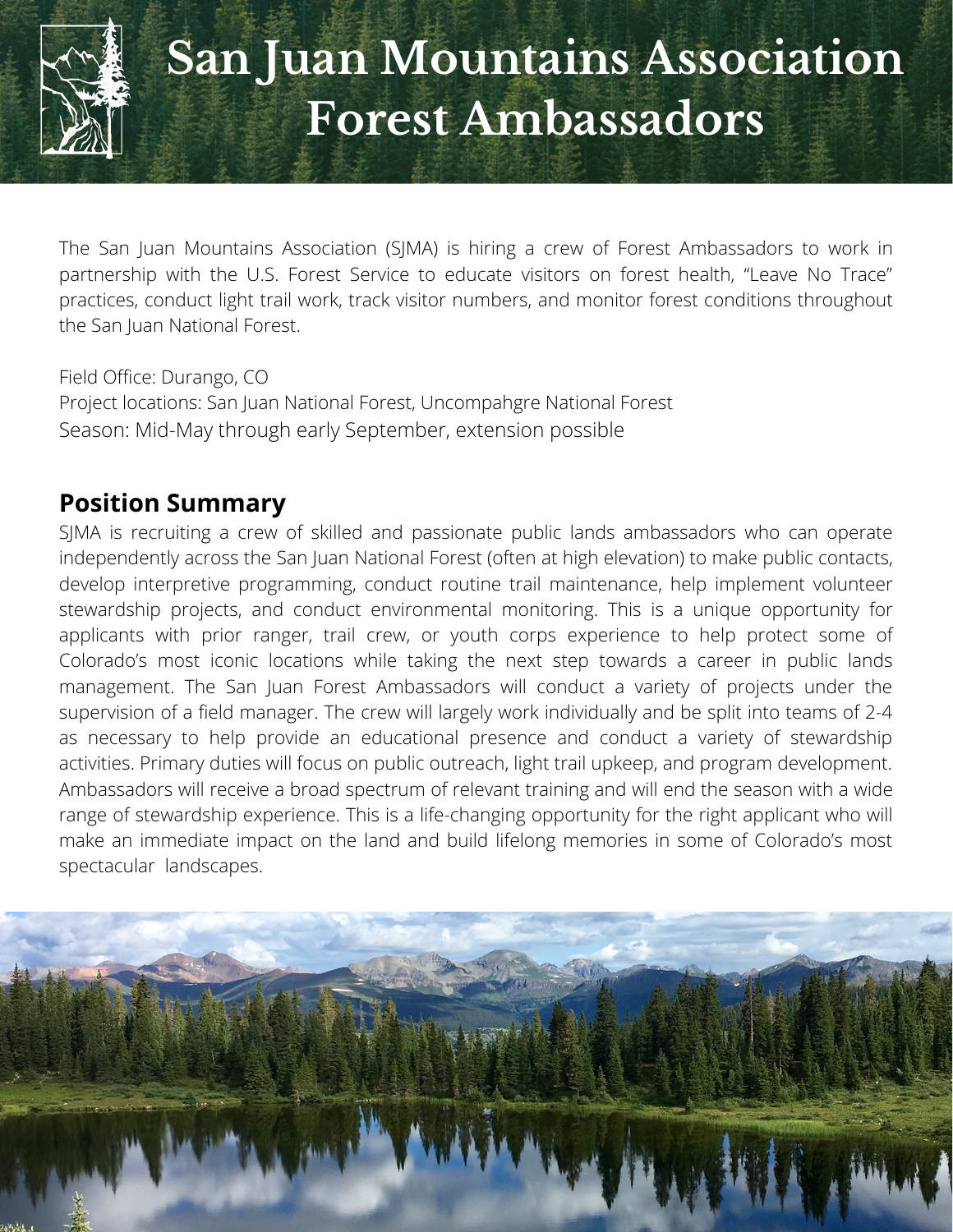

# **San Juan Mountains Association**

#### **Work Environment**

Work is performed primarily in the field, often in remote locations for multiple days at a time. Positions will be Full (40 Hours/week) or Part-time (15-25 hours/week) during the field season (May – September) and will generally follow a mostly Friday-Monday schedule. During that time, overnight camping/backpacking travel may be required. Light office duties will be performed at assigned work locations. Safety equipment is required when using tools, and will be provided in accordance with applicable USFS job hazard analyses. Field work includes risk of injury from falls, strains, and insect bites, and includes exposure to inclement weather.

## **Summary of Essential Job Functions**

- Must be able to carry a pack and hike extensively through the high country
- Travel to and work in remote settings throughout San Juan National Forest
- Make public contacts, provide visitor services, and develop public lands education
- Maintain organized and complete records
- Light trail work including drain clearing, corridor maintenance, campsite clean up, and reporting trail conditions
- Represent SJMA and U.S. Forest Service in appropriate uniform and professional behavior
- **•** Operate a data collection device to collect consistent and accurate natural resource data
	- Maintain a positive attitude while working in inclement weather at high elevations (8,000-<br>13,000 ft) 13,000 ft)
- **•** Support other SJMA teams and projects as assigned

# **629 Knowledge/Abilities**

- Prior youth corps, trail crew, or ranger experience preferred
- **Total Participants:** Demonstrated outdoor leadership experience
- **2,974** Knowledge of public lands principles, concepts, policies
- Backpacking, camping, hiking experience
- **Teachers Served:** Ability to work under challenging physical conditions
- **46** Experience leading educational programming highly desirable
- are responsible for commuting to trailheads up to 100 miles from field office Valid state-issued Driver's License and personal reliable transportation - Ambassadors
	- 144. • Positive attitude!